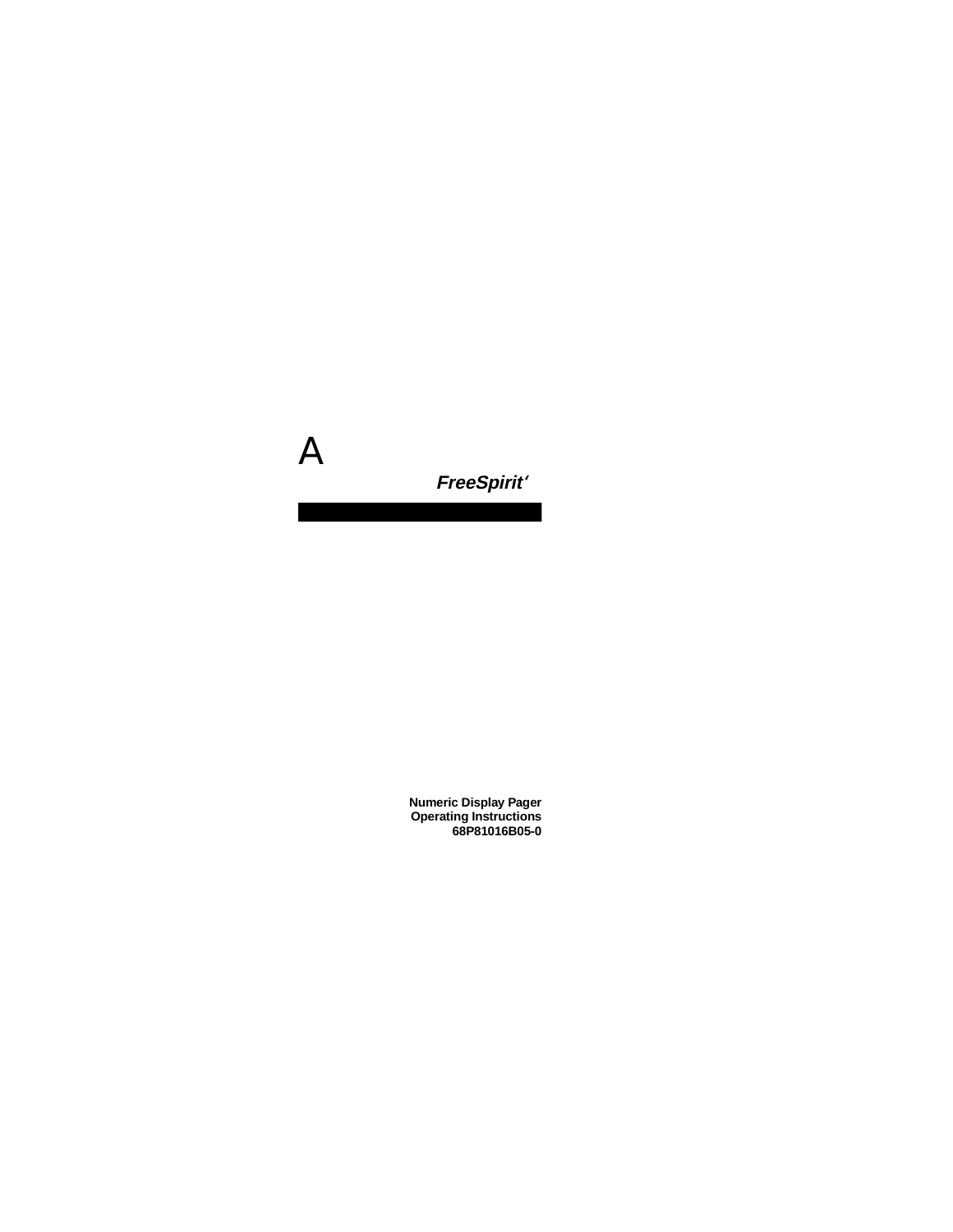Congratulations! You have just purchased a  $Free$ Spirit<sup>TM</sup> pager by Motorola, world leader in paging products. All of the FreeSpirit pager's functions are activated through the use of just one buttonmaking it the very easiest pager to operate.

## **Getting the Most Out Of Your FreeSpirit Pager:**

- Give your pager number to friends and family. When they call your pager number, they enter the number where they can be reached on a touch tone key pad. This number is then displayed on the screen of your FreeSpirit pager when you receive the page. You can then call them back, allowing you to be in touch wherever you go.
- Include your pager number on your telephone answering machine message. Then you can receive important messages immediately–without calling in to your answering machine.
- Leave your pager number at your children's school and with the babysitter so you can always be reached, right away, in an emergency.
- Establish "code" messages with your family or friends. For example, your children can page you with the code 3333 to tell you they got home from school, or 2222 means they went to their friends' house. Be creative!
- If you have a cellular phone, give out your pager number instead of your cellular number. Then you can decide who to call back on your cellular phone, without paying for incoming cellular calls. This can drastically reduce your monthly cellular bill!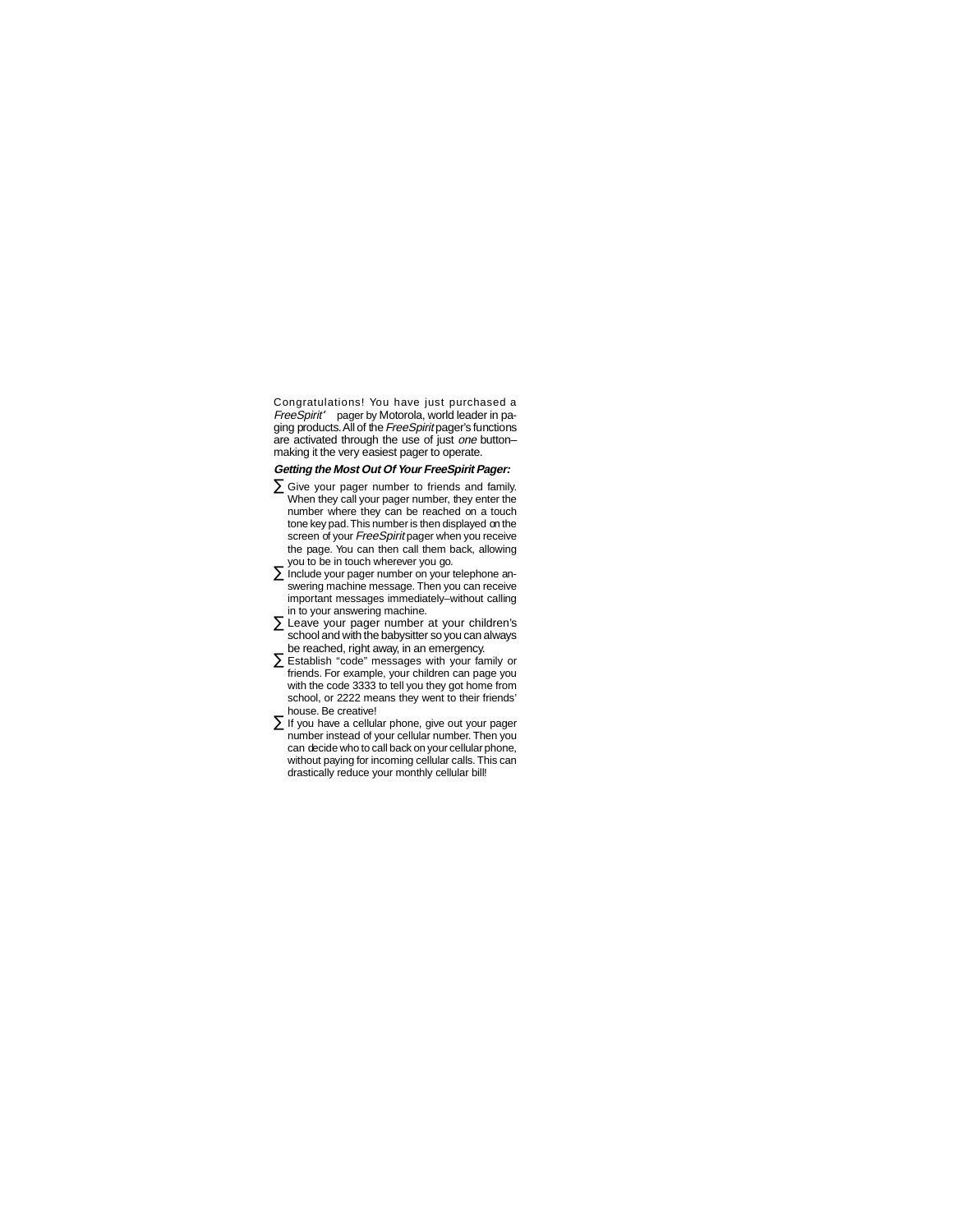

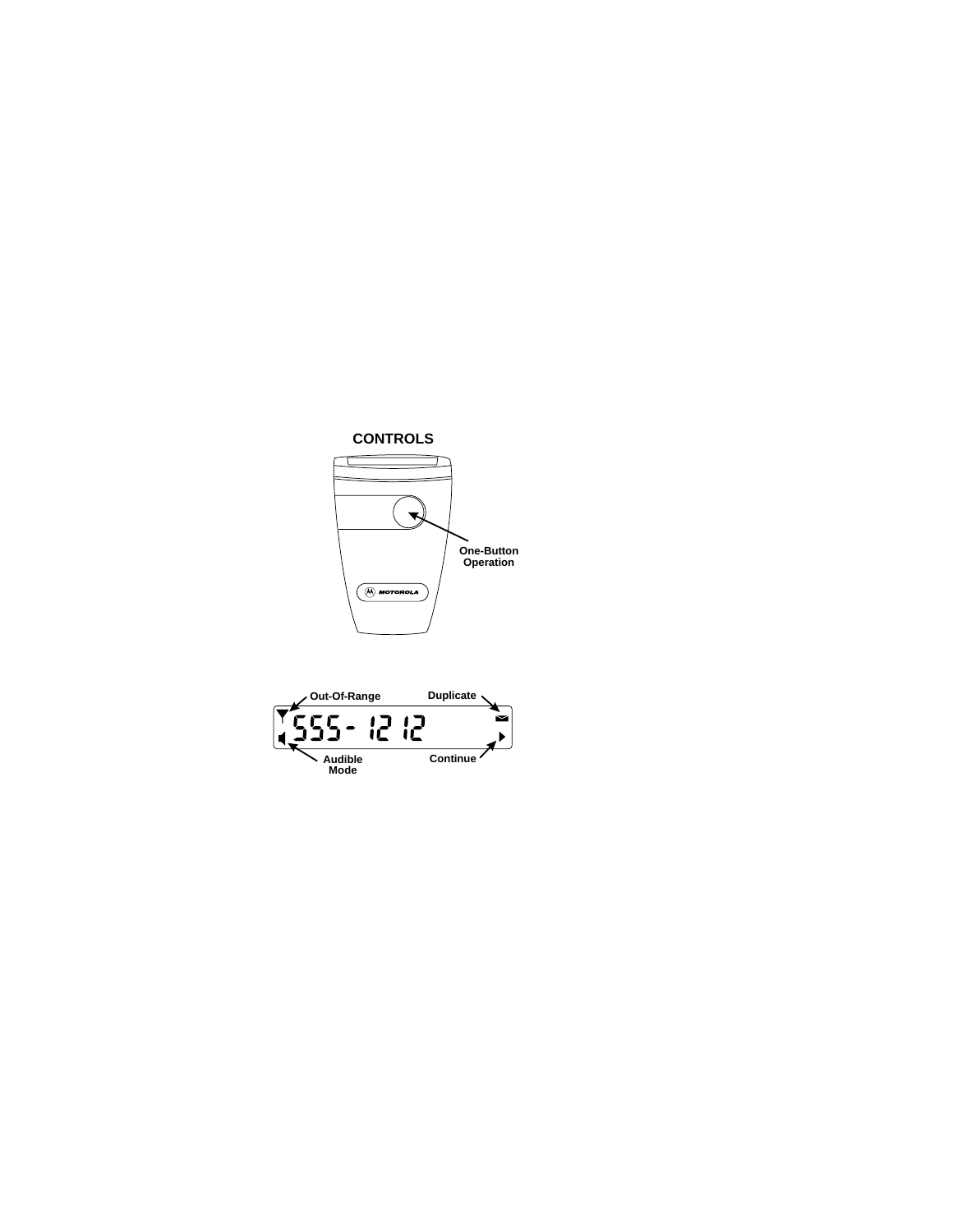# **Turn the Pager ON:**

Press the button and release. Dashes appear on the display (------------), indicating the pager is on and ready to receive messages.

## **Turn the Pager OFF:**

Press and Hold the button to scroll through the pager settings. When the prompt "off" appears in the dispay. release the button.

**CAUTION:** All previously received pages are automatically erased when the pager is turned off.

## **Change Pager Alert Setting: (Silent/Audible)**

- Press and Hold the button to scroll through the pager settings. (silentT, audi8le, off?).
- Release the button when the desired pager setting appears on the display.

**NOTE:** When in Audible mode, the pager emits a "beep" tone when a page is received. Audible mode is indicated in the pager display as a speaker symbol  $(\subseteq)$ . When in Silent mode, the pager vibrates to notify that a page has been received and the speaker symbol  $(\tilde{\le})$  disappears from the display. This is used in situations where an audible sound might disturb others.

**Pager Etiquette Tip: Put your FreeSpirit pager in** Silent mode when you are in meetings, church, or the theater to avoid disturbing others with the alert tone. The silent vibrate feature is also handy if you are at a loud concert, or other noisy environment where it is difficult to hear the audible tone.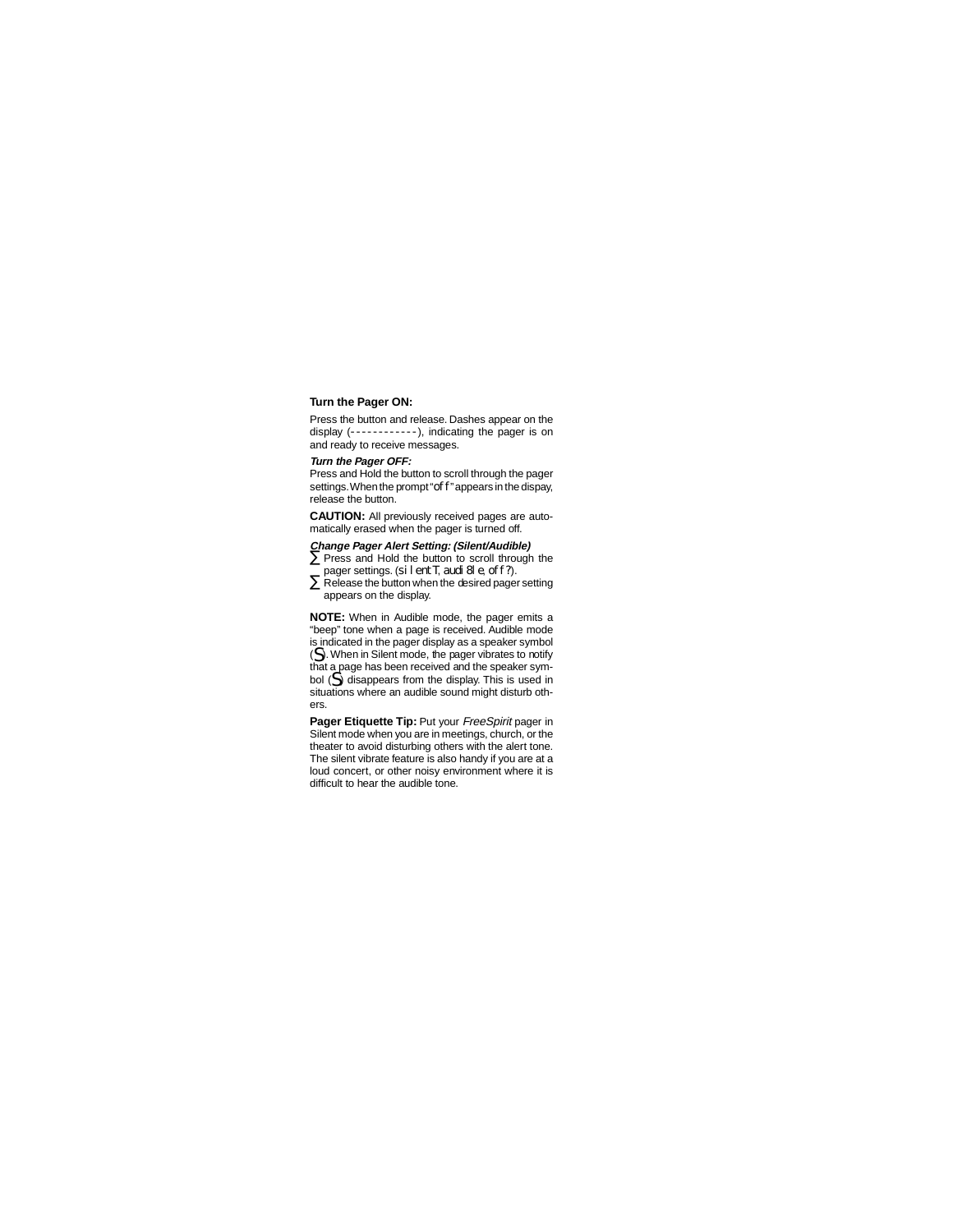## **Receiving and Reading Messages:**

- When a page is received, the pager alerts for 8 seconds.
- Press the Button and release to stop the alert.
- Press the Button and release again to display the message.
- Messages containing more than 12 characters continue on a second screen. This is indicated by a continuation arrow  $(\mathbf{N})$  in the lower right corner of the display.
- The second screen appears automatically after 8 seconds or by pressing the button before the screen times out.
- If the message is left unread, the pager emits a reminder alert every 2 minutes.
- The number of unread messages appear on the display (ie. 1 page)
- Up to ten 20-character messages can be stored in the pager. To read other messages, continue pressing the button to scroll through messages.

#### **Other Pager Features:**

- **Clearing Messages:** Messages are automatically cleared when the pager is turned off.
- **•** "ouerflo@j" appears when the number of unread messages received is greater than the available memory. When this occurs, new pages received will "bump" the first page out of memory. After you have read all of your unread messages, the standby screen (-------------) reappears.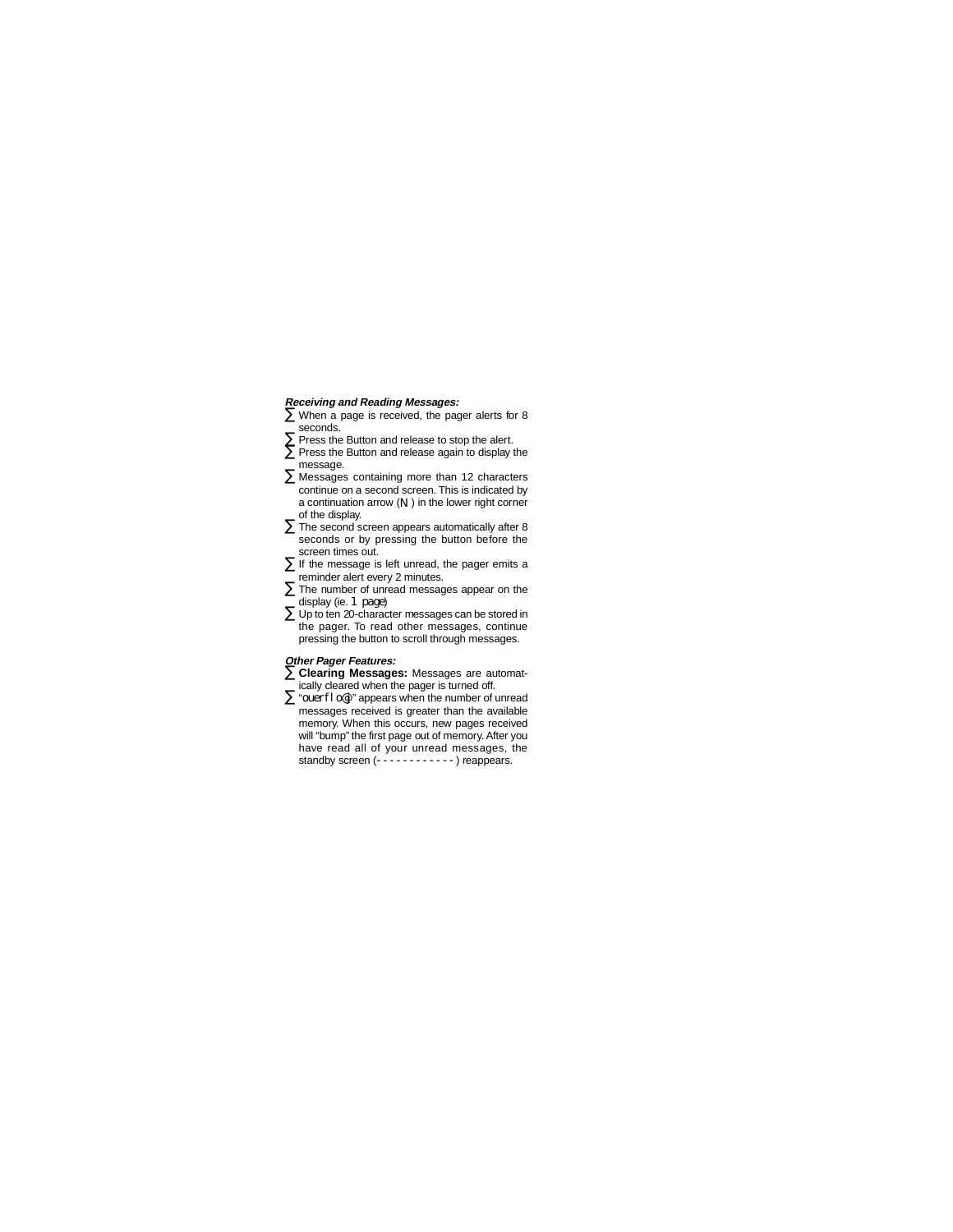- When the same message is received more than once, the duplicate message symbol  $(\gamma)$  appears in the upper right corner of the display to indicate that a duplicate message was received.
- When a page is received without numeric data, "til one only" appears on the display screen.
- If your pager is equipped with the "Out of Range" feature, and if you are outside the coverage area of your paging transmitter, the "O" symbol appears in the upper left corner of the display to inform you that you are out of range. As long as the out of range symbol is displayed, you will be unable to receive any pages.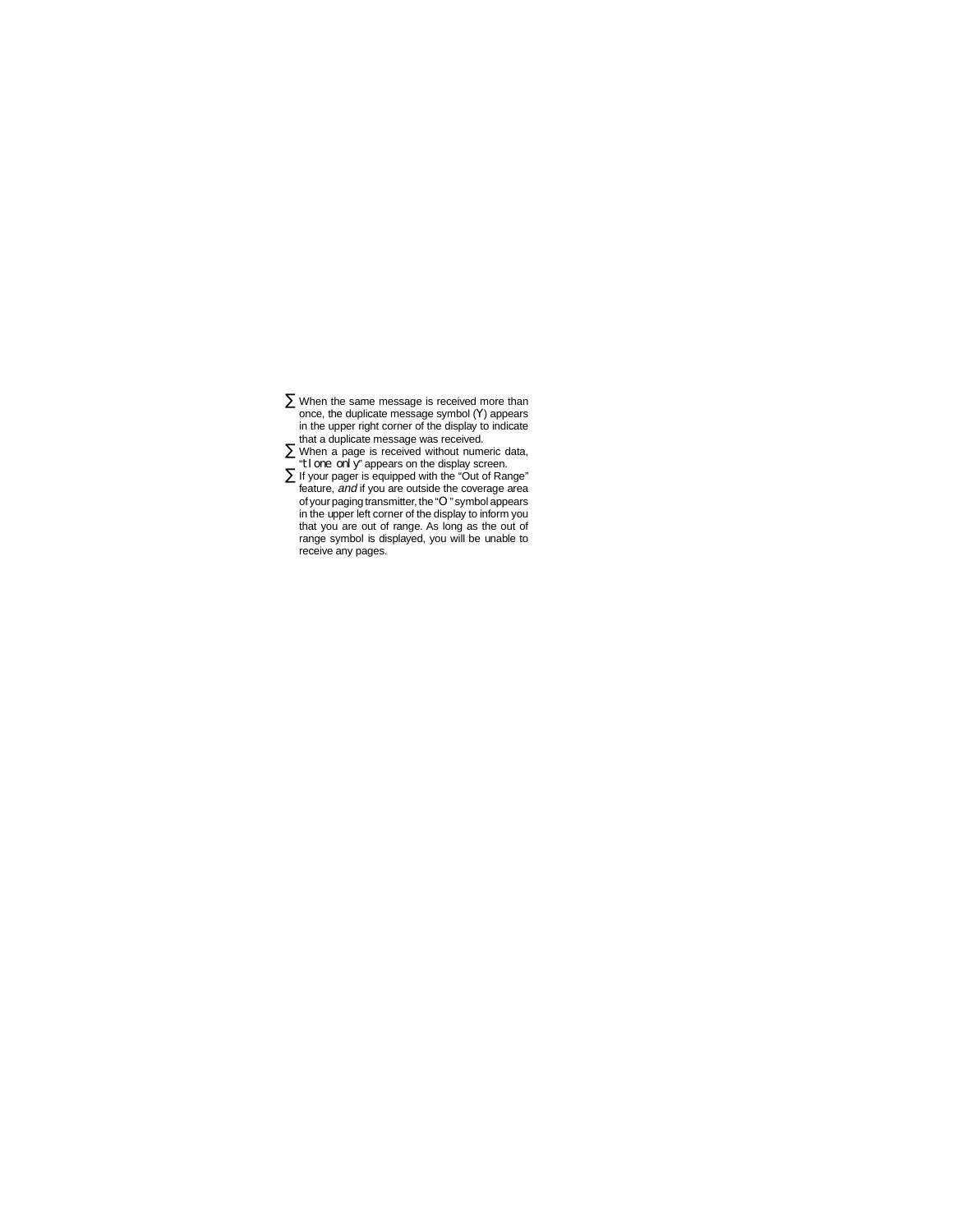

Opening the battery cover.

#### **Batteries:**

2 AAA batteries are required for operation.

Turn pager OFF when not in use to conserve batteries. Batteries should last approximately 850 to 950 hours of continuous use.

A low battery alert and warning display  $(|\circ\textcirc| \circ\text{e}||)$ occurs approximately one week before the batteries reach the end of their life.

**To change Batteries:** Firmly slide the battery door off the back of the pager, pushing with two thumbs, as shown above. Replace both batteries, (2 AAA), matching polarity  $(+)$  to the diagram inside the battery door. Slide the battery door back into position.